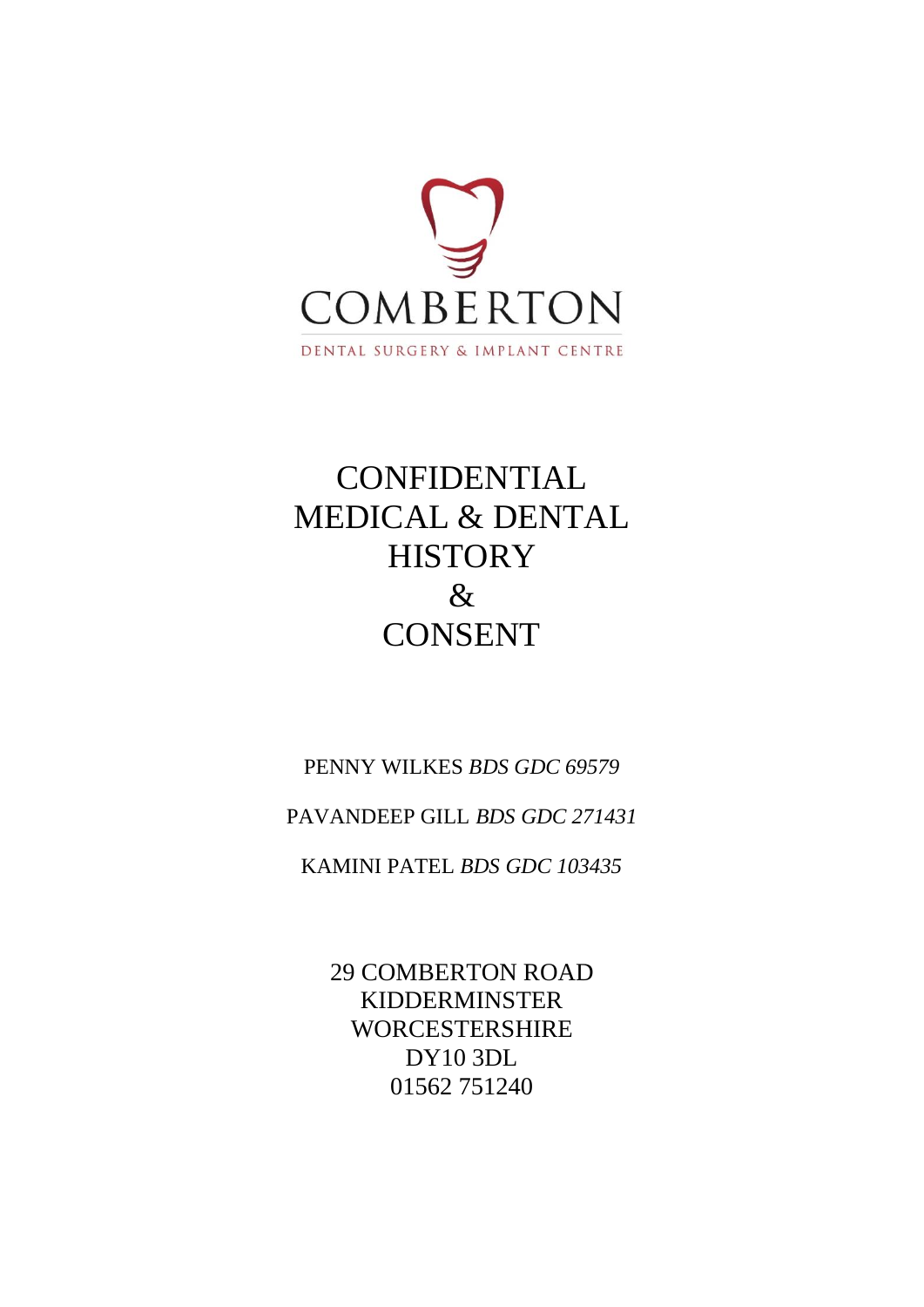

#### **GDPR consent for contact**

I confirm that I give Comberton Dental Surgery & Implant Centre consent to use my personal information in the following ways:

|                                                                                                                                                 | <b>Yes</b> | <b>No</b> |
|-------------------------------------------------------------------------------------------------------------------------------------------------|------------|-----------|
| Software company (Dentsys)<br>(computer system we use for clinical notes)                                                                       |            |           |
| Sending me recall appointment & reminders by post                                                                                               |            |           |
| Sending me recall appointment & reminders by text message                                                                                       |            |           |
| Sending me recall appointment & reminders by email                                                                                              |            |           |
| Providing information to:                                                                                                                       |            |           |
| Insert name -                                                                                                                                   |            |           |
| leaving messages with the person named above -<br>or on an answer phone                                                                         |            |           |
| Details of my appointment times by text message or email                                                                                        |            |           |
| Planned treatments by text message or email                                                                                                     |            |           |
| Treatment costs by text message or email                                                                                                        |            |           |
| Practice Plan Membership Scheme if applicable                                                                                                   |            |           |
| I understand that I may withdraw my consent at any time and will<br>bring this to the attention of Comberton Dental Surgery & Implant<br>Centre |            |           |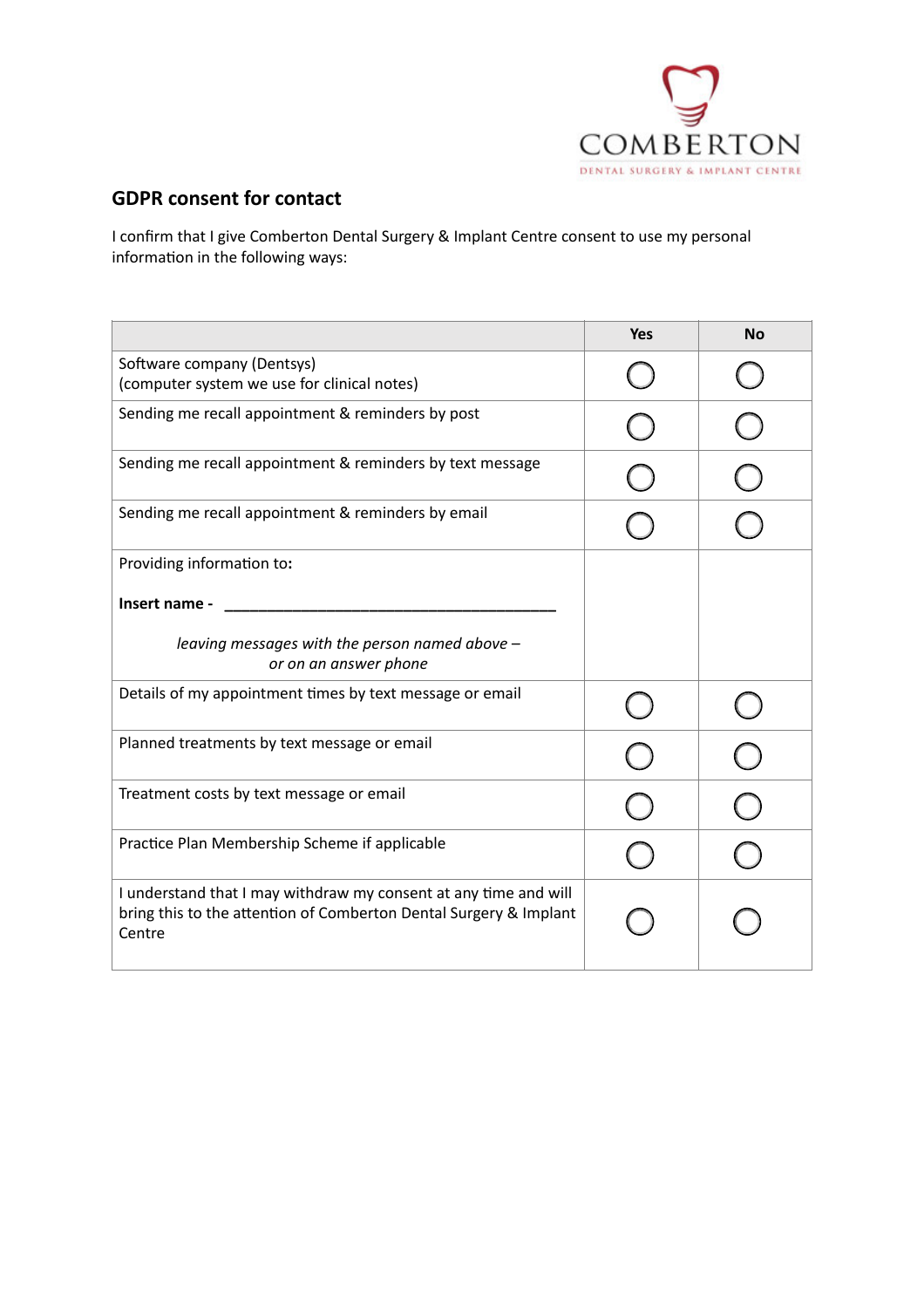

# **GDPR consent for photographs**

|                                                                                                                                                                                      | <b>Yes</b> | <b>No</b> |
|--------------------------------------------------------------------------------------------------------------------------------------------------------------------------------------|------------|-----------|
| I confirm that I give my consent to take photographs of my mouth for<br>the purpose of Treatment Planning, Referrals, Dental Whitening & Facial<br>Aesthetics.                       |            |           |
| I confirm that I give my consent to my photographs being sent to Health<br>Care Professionals, Hospitals or Dental Laboratories.                                                     |            |           |
| I confirm that I give consent for my photographs to be used for<br>advertising - Web site                                                                                            |            |           |
| I confirm that I give consent for my photographs to be used for<br>advertising - Social Media                                                                                        |            |           |
| I confirm that I give consent for my photographs to be used for as part<br>of a display or information leaflet                                                                       |            |           |
| I understand that I may withdraw my consent at any time and should I<br>wish to withdraw consent I confirm that I will bring this to the attention<br>of Emma Carter or Penny Wilkes |            |           |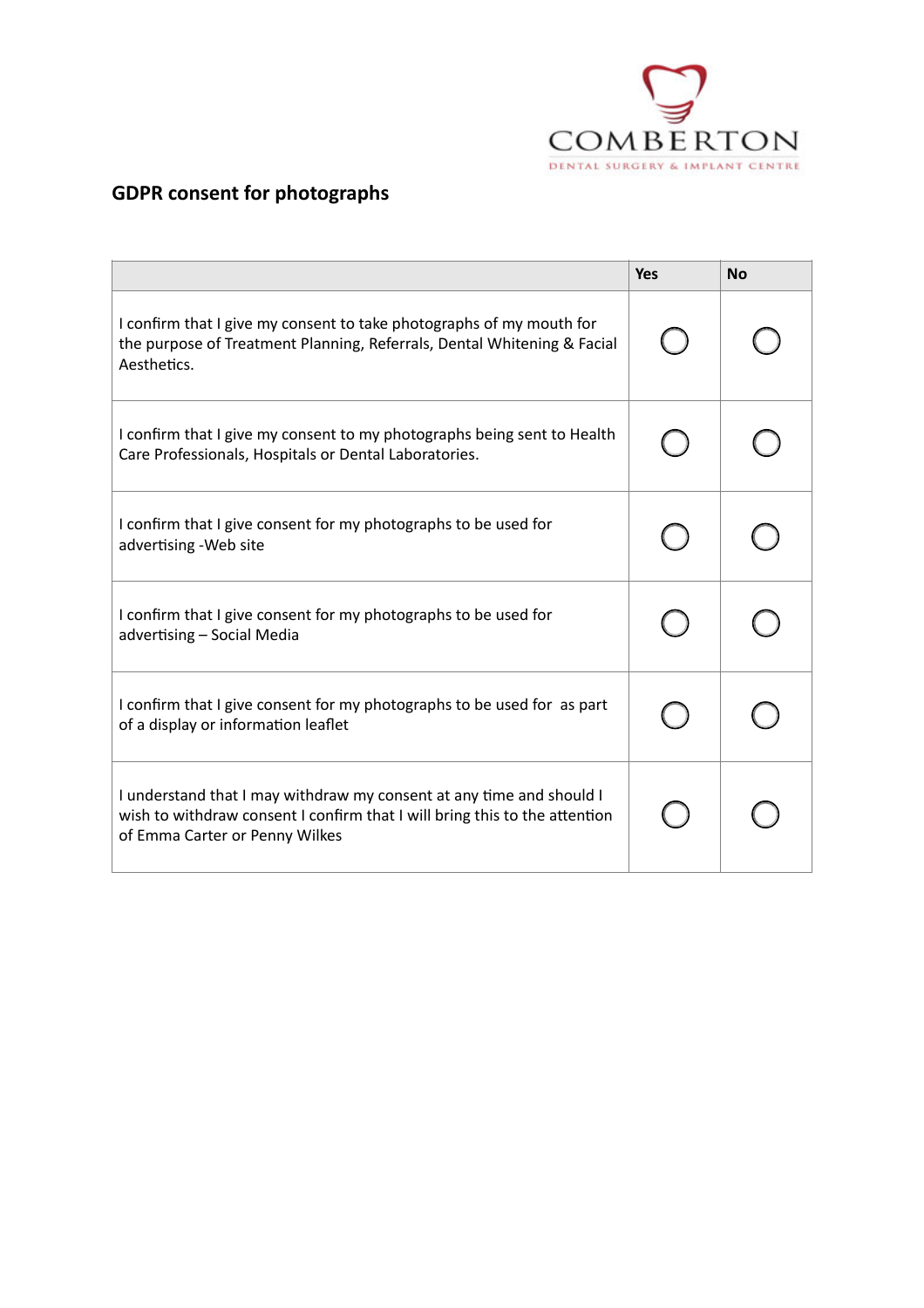

## PERSONAL DETAILS

Thank you for selecting Comberton Dental Surgery & Implant Centre to provide your dental care. We would like to offer you a very warm welcome. Please complete your personal details below.

| NHS NUMBER: NAME AND THE SERVICE SERVICE SERVICE SERVICE SERVICE SERVICE SERVICE SERVICE SERVICE SERVICE SERVICE SERVICE SERVICE SERVICE SERVICE SERVICE SERVICE SERVICE SERVICE SERVICE SERVICE SERVICE SERVICE SERVICE SERVI |  |
|--------------------------------------------------------------------------------------------------------------------------------------------------------------------------------------------------------------------------------|--|
| IN CASE OF AN EMERGENCY PLEASE CONTACT NEXT OF KIN:                                                                                                                                                                            |  |
|                                                                                                                                                                                                                                |  |
|                                                                                                                                                                                                                                |  |
| Which dental practice did you last attend, and how long ago?                                                                                                                                                                   |  |
| When did you last have an x-ray taken?                                                                                                                                                                                         |  |
| For what reason did you choose Comberton Dental Surgery & Implant Centre?<br>Family member already a patient<br>$\circ$                                                                                                        |  |
| <b>Convenient location</b><br>$\circ$                                                                                                                                                                                          |  |

- o Convenient times
- o Internet
- o Emergency treatment
- $\circ$  Other, please specify

**At Comberton Dental Surgery & Implant Centre our patients are very important to usand we continually strive to offer the highest standard of dental care.** 

目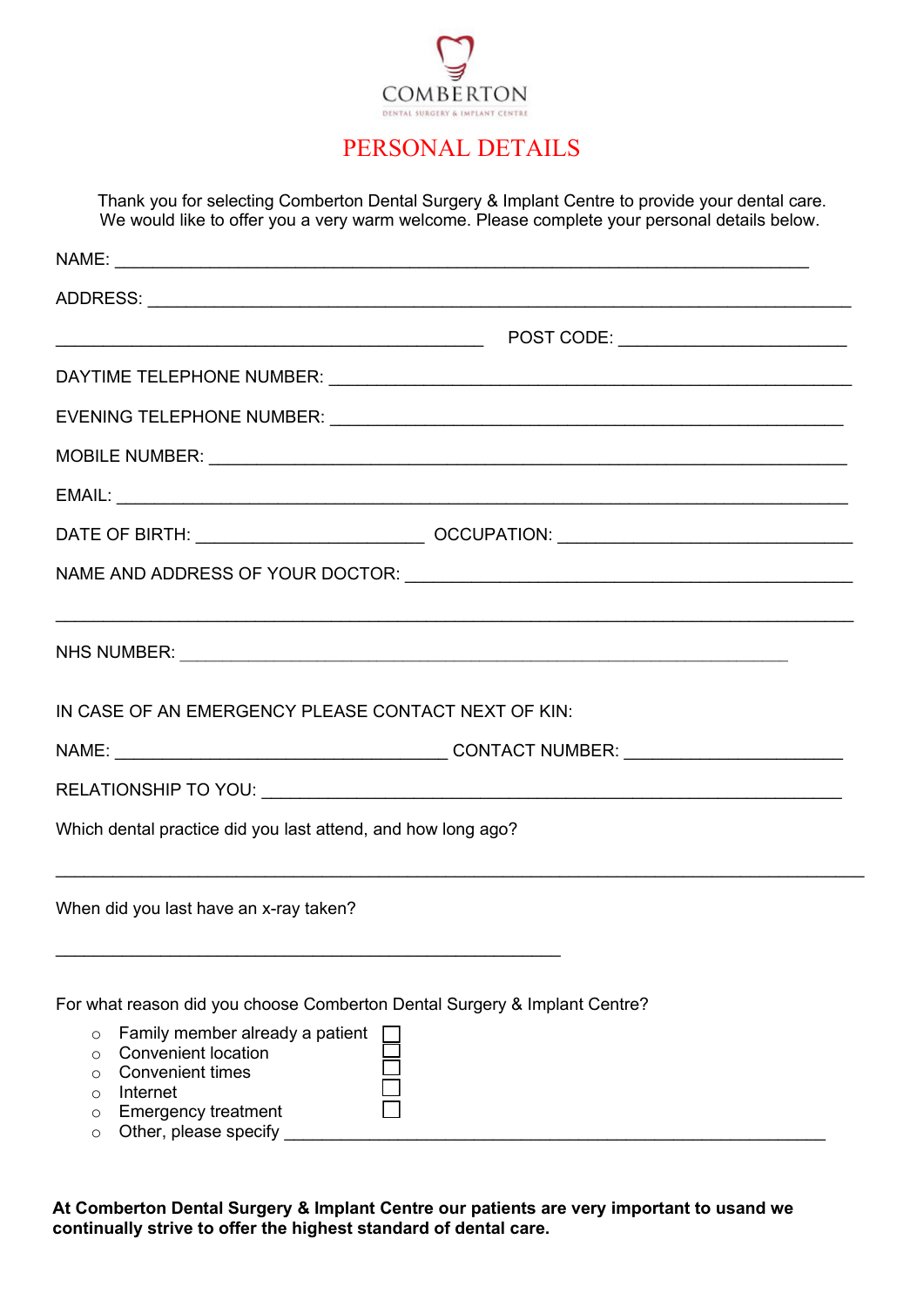

# CONFIDENTIAL MEDICAL HISTORY

#### Certain medical conditions can affect dental treatment and vice versa

### It is extremely important that you tell us of any medical conditions you have and list all medication that you are currently taking

| <b>ARE YOU</b>                                                                                                                             | <b>YES</b> | NO | <b>DETAILS</b> |
|--------------------------------------------------------------------------------------------------------------------------------------------|------------|----|----------------|
| Attending or receiving treatment from a<br>doctor, hospital, clinic or specialist? Please<br>list conditions you are being treated<br>for. |            |    |                |
| Taking any pills, tablets or medicines?<br><b>Please list all medication</b>                                                               |            |    |                |
| Receiving or have you received treatment<br>for cancer?                                                                                    |            |    |                |
| HIV positive?                                                                                                                              |            |    |                |
| Taking or ever taken Bisphosphonates?<br>(to treat osteoporosis,                                                                           |            |    |                |
| prevents the loss of bone mass)<br>Allergic to any medication or materials?                                                                |            |    |                |
| Taking or have taken steroids?                                                                                                             |            |    |                |
| Pregnant or nursing mother?                                                                                                                |            |    |                |
| <b>HAVE YOU</b>                                                                                                                            |            |    |                |
| Had any serious illnesses or operations?                                                                                                   |            |    |                |
| Had Rheumatic Fever?                                                                                                                       |            |    |                |
| Had Hepatitis?                                                                                                                             |            |    |                |
| Any Heart complaint or a pacemaker<br>(including heart murmur)                                                                             |            |    |                |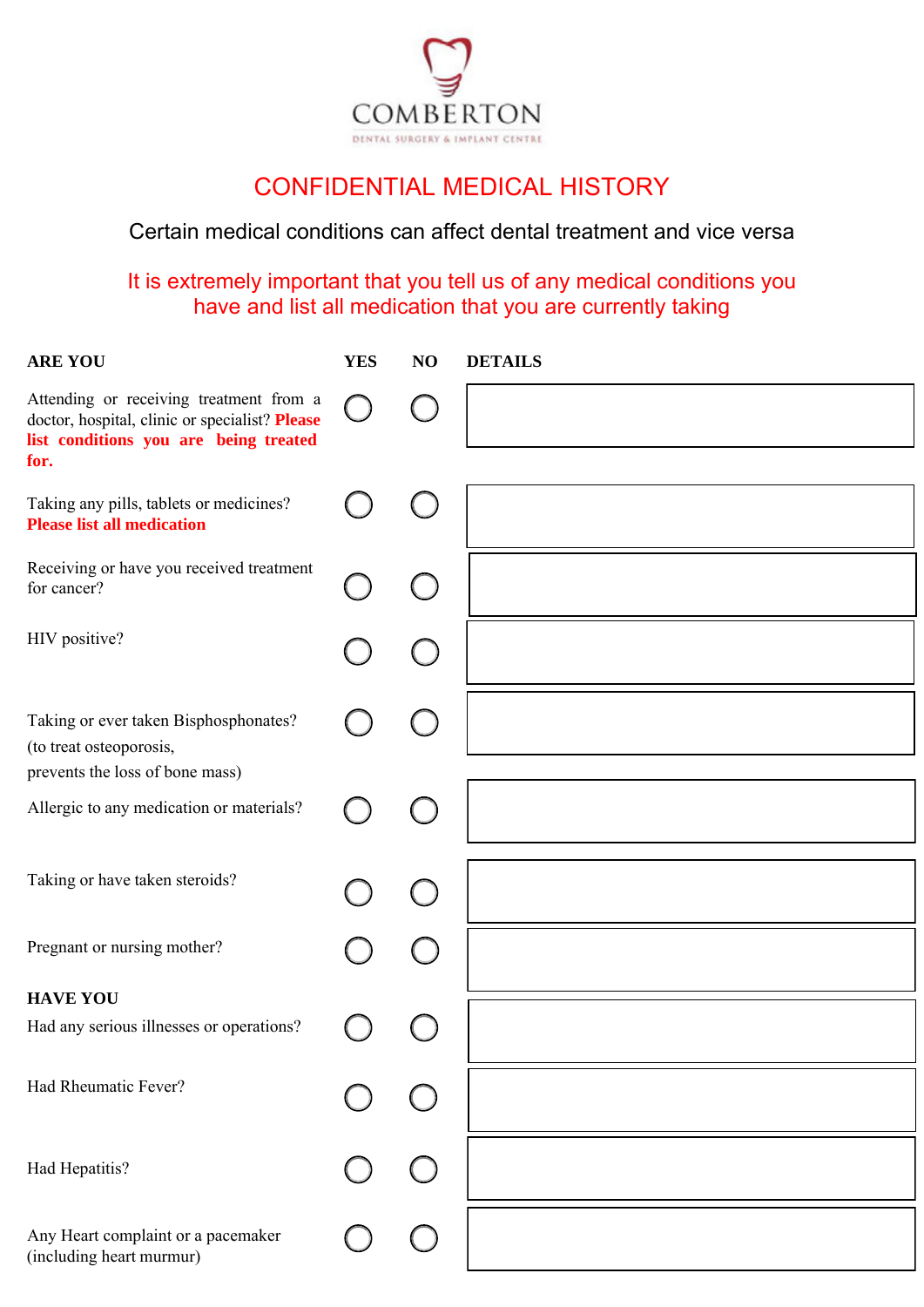

|                                                          | <b>YES</b> | N <sub>O</sub> |  |
|----------------------------------------------------------|------------|----------------|--|
| Ever had a stroke                                        |            |                |  |
| Diabetes? Or any family member?                          |            |                |  |
| Epilepsy?                                                |            |                |  |
| Kidney disease?                                          |            |                |  |
| Chronic bronchitis or asthma?                            |            |                |  |
| Reacted adversely to a General or Local<br>Anaesthetic?  |            |                |  |
| Had a joint replacement operation?                       |            |                |  |
| Mobility issues?                                         |            |                |  |
| Ever had brain surgery?                                  |            |                |  |
| <b>DO YOU</b>                                            |            |                |  |
| Carry a warning card?                                    |            |                |  |
| Suffer from Dementia or Alzheimer's?                     |            |                |  |
| Suffer from Parkinson's disease or<br>Parkinson Tremors? |            |                |  |
| Suffer from high or low blood pressure                   |            |                |  |
| Suffer from high cholesterol?                            |            |                |  |
| Suffer from excessive bleeding?                          |            |                |  |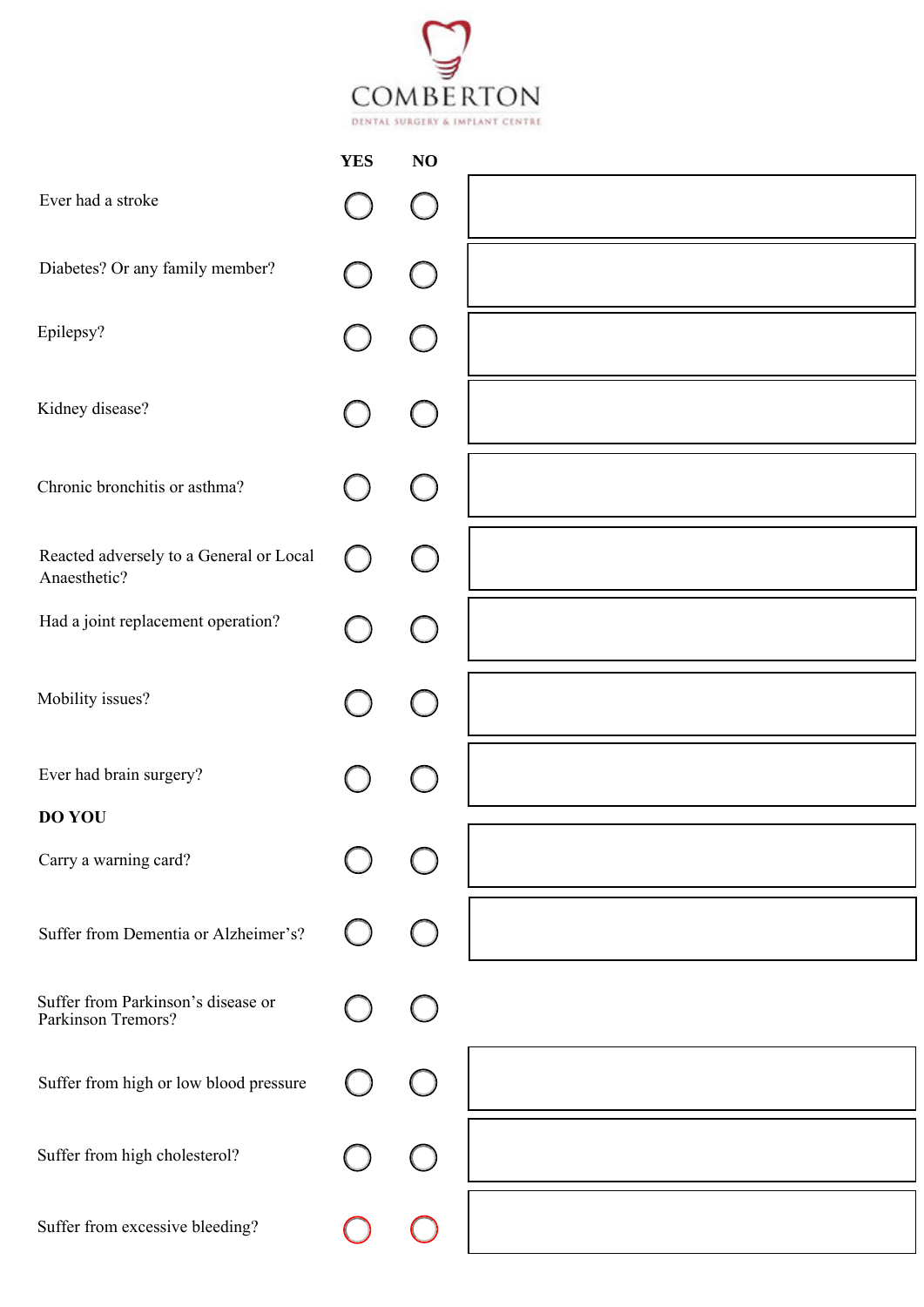

| Suffer from Anxiety, Mood Swings,<br>Panic Attacks or Depression?  |  |  |
|--------------------------------------------------------------------|--|--|
| Suffer from cold sores?                                            |  |  |
| Or a close relative have, or has had CJD? $\bigcirc$               |  |  |
| Smoke - if yes what is your average<br>Consumption per week?       |  |  |
| Drink alcohol - if yes what is your<br>average weekly consumption? |  |  |

#### **QUESTIONNAIRE**

| Are you experiencing any problems at present? If<br>yes please explain.          |                       |
|----------------------------------------------------------------------------------|-----------------------|
| What aspects of dental treatment concern you?                                    |                       |
| What are your objectives for attending the practice?                             |                       |
| Do you suffer from tooth decay?                                                  | Yes<br>N <sub>o</sub> |
| Which of the following do you have each day?                                     |                       |
| Medicines containing sugar                                                       |                       |
| Sugary carbonated (fizzy) drinks such as Isotonic sports drinks and Acidic fruit |                       |
| Diet carbonated (fizzy) drink                                                    |                       |
| Sugary treats between meals                                                      |                       |
| Sugar in hot drinks                                                              |                       |

Sugary snack or drink before bedtime